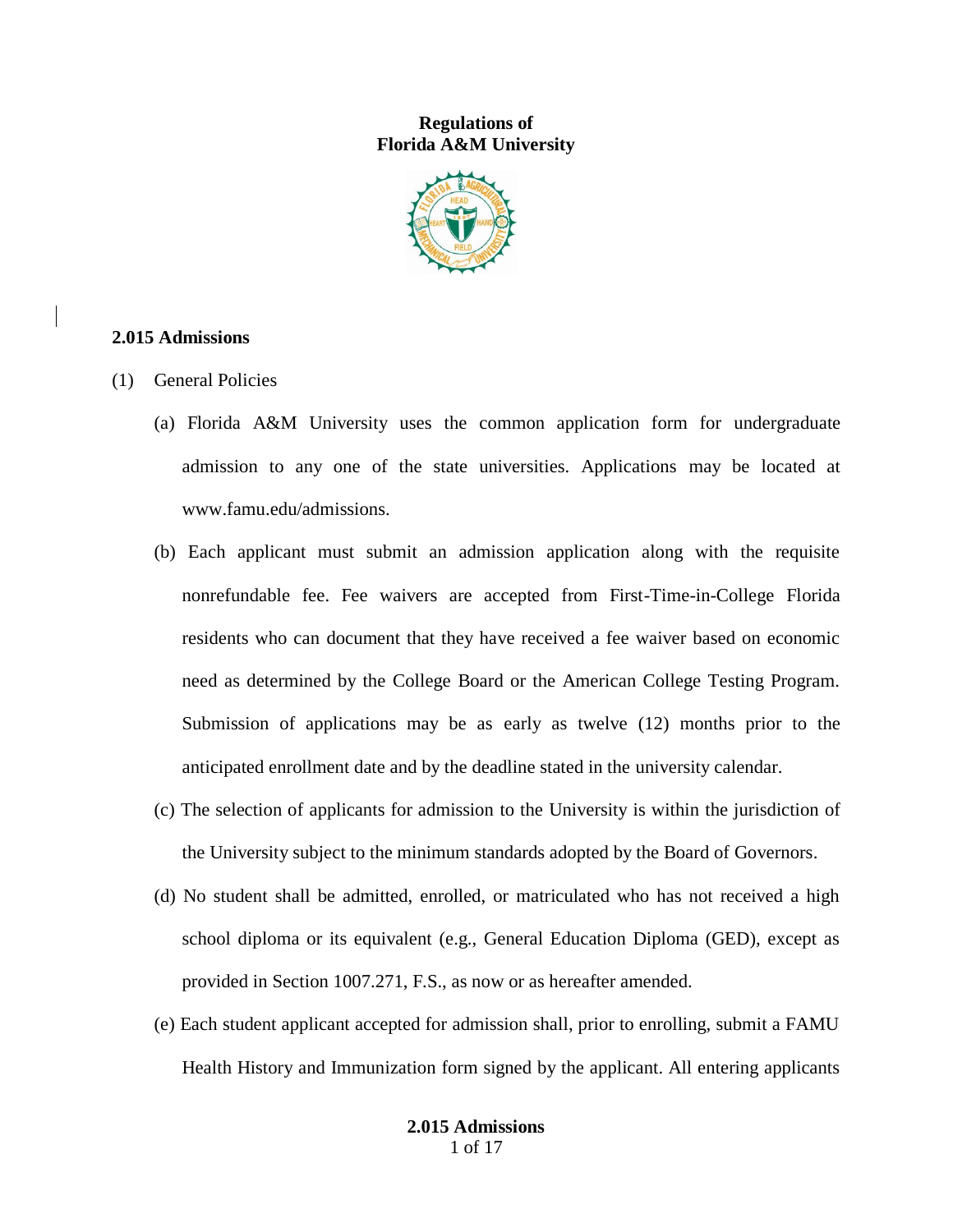born in or after 1957 must provide proof of immunizations which is mandatory prior to enrollment. The University reserves the right to refuse admission and/or registration is to any applicant whose health record indicates the existence of a condition that may be harmful to members of the Uuniversity community.

(f) All applicants applying for admission are required to disclose on the admission application prior criminal conduct and prior educational misconduct. The University reviews all applications in which a student discloses misconduct at an educational institution as outlined in BOG Regulations  $6.001(7)$ , and (8) in which a student discloses prior criminal conduct as to determine whether the admission of the applicant is in the best interest of the University.

 $(1)$ . Misconduct at a previous educational institution which must be disclosed by applicants includes behavioral misconduct (such as fighting) and academic misconduct (such as plagiarism or cheating on an exam) whether it occurred on or off campus. For purposes of this requirement, misconduct includes conduct that resulted, or if still pending, could result in probation, suspension or expulsion from an educational institution but does not include conduct which resulted in or could result in only high school level detention. Misconduct at a previous educational institution does not include academic dismissal, suspension or probation that was due entirely to poor grades.

 $(2)$  Criminal conduct which must be disclosed includes all felony and misdemeanor convictions and any driver's license revocation or suspension, regardless of the jurisdiction. This includes cases in which the applicant pled *nolo contendre* and also cases in which adjudication was withheld. Applicants are also required to disclose any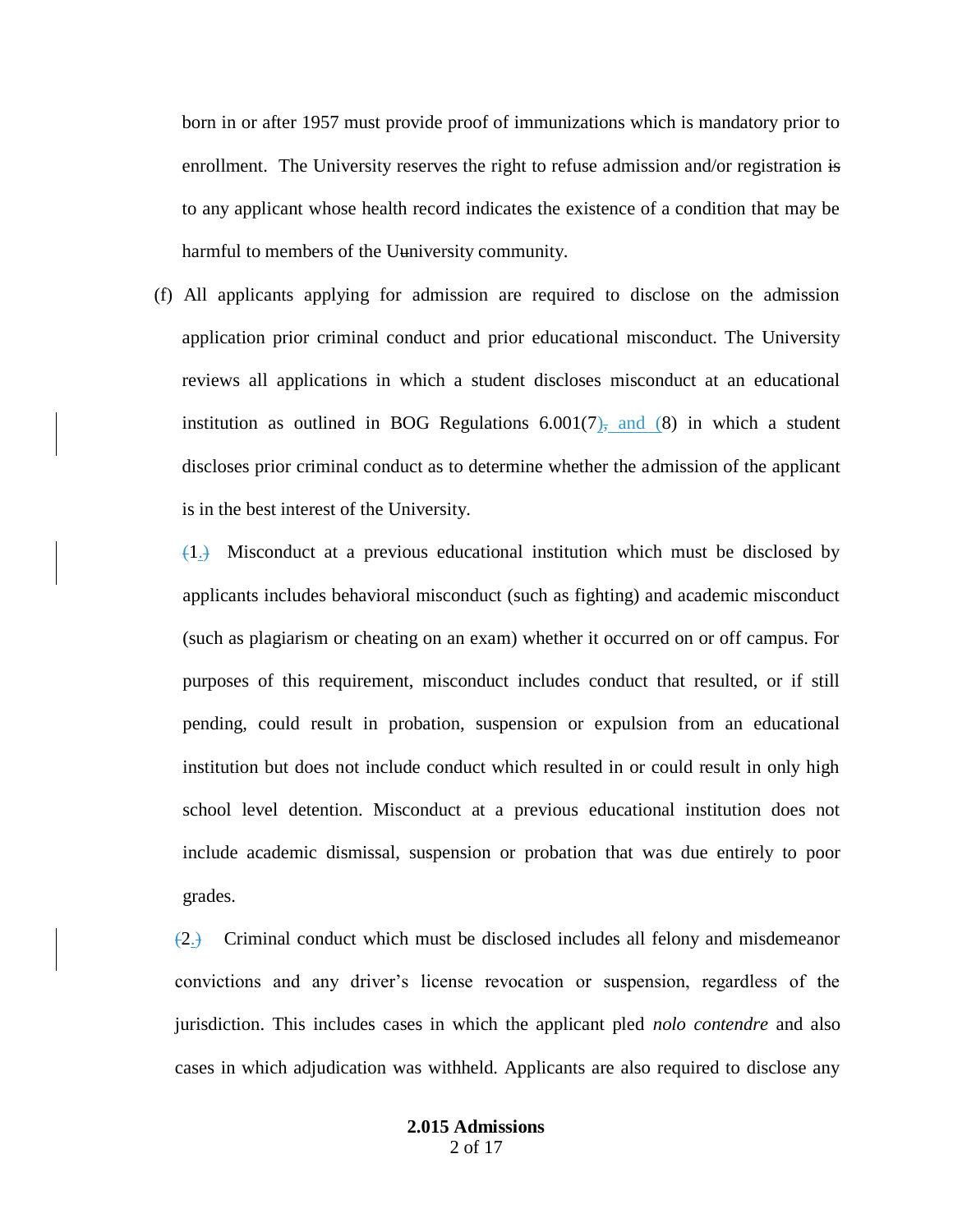pending criminal charges. Applicants are not required to disclose a conviction or charges which were expunged or sealed by the court. Applicants are not required to disclose traffic citations which result only in a fine.

 $(3.)$  Applicants who fail to give complete and accurate responses to the conduct section or otherwise provide false, fraudulent, or misleading information regarding of their admissions application, residency affidavit, or supporting documentation may be subject to denial of admission, or if already admitted, may be subject to disciplinary action up to and including expulsion, denial of further registration, or invalidation of credits or degrees earned.

- (g) Admission to the University shall be on a selective basis within curricula, space, and fiscal limitations. The selection process shall include consideration of multiple factors including, but is not limited to: grades; test scores; educational objectives; college preparatory courses completed; past misconduct; recommendations; and other substantiating documentation for admissions. Admission is contingent upon the subsequent receipt of official high school and college or university transcripts and verification of high school diplomas, baccalaureate and master's degrees. Applicants who are dual enrolled in any course work at a college or university or as a special student must submit an official transcript from the institution attended. If these documents are not received, it will result in cancellation of admission or registration.
- (h) Admission to the University does not guarantee admission to a specific school, college, or limited access program that may have additional or higher requirements that the applicant must meet. Admission to a specific school, college, or limited access program is published in the General Catalog of the University.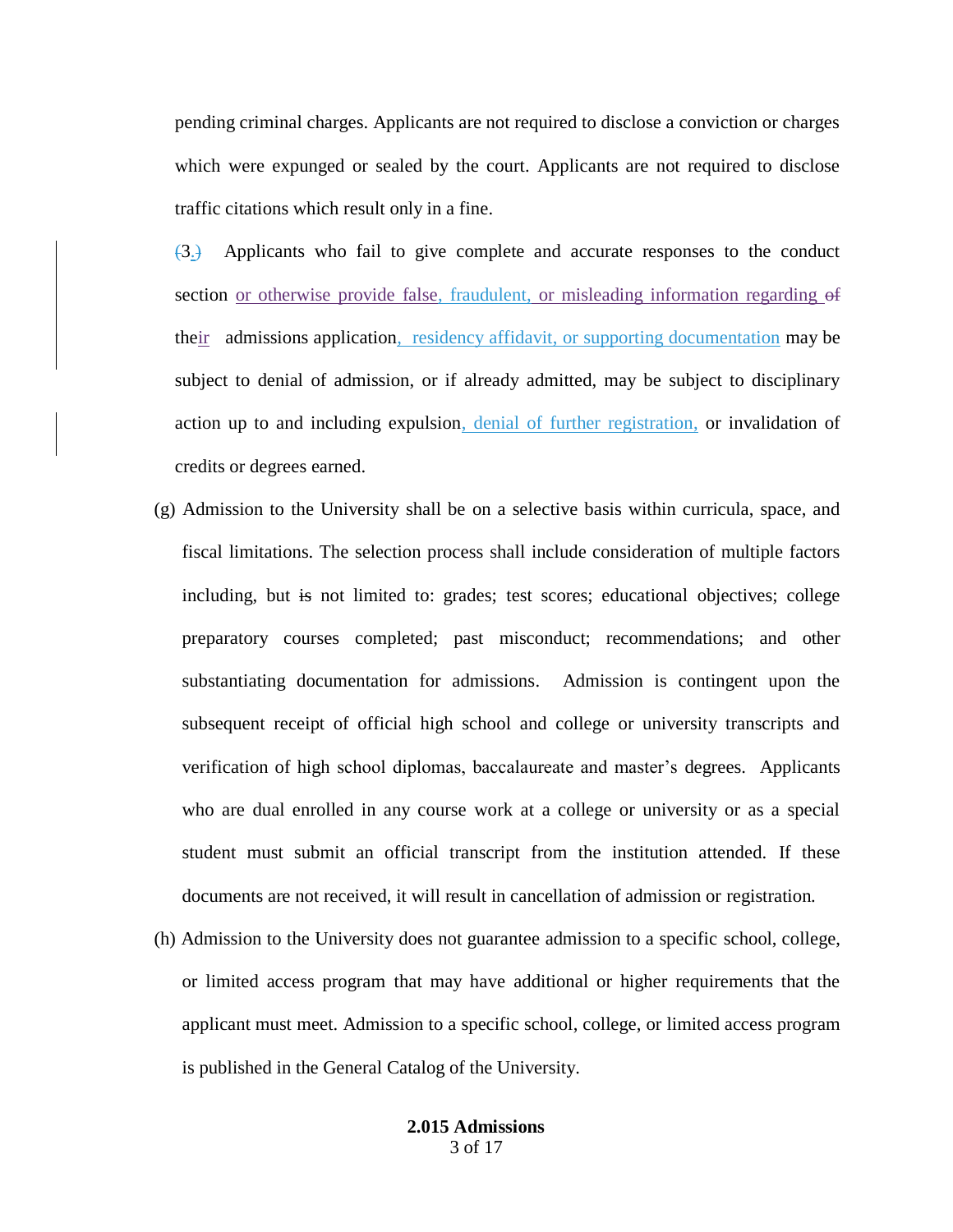- (i) Applicants who are denied admission will be notified in writing within a reasonable time period following the admission decision.
- (j) Applicants denied admission to the university may appeal the admissions decision to the Admissions Committee if there are extenuating circumstances or information not revealed during the initial application. Appeals for exception shall be in writing and directed to the Office of Admissions and a minimum of three letters of recommendation from teachers, counselors or principal are required. Petitioning for admission does not guarantee approval and the decision of the Admissions Committee is final.
- (k) Confirmation of financial aid, a scholarship, fellowship, or grant-in-aid does not guarantee admission to the Uuniversity.
- (l) Any undergraduate applicant admitted without two years of one foreign language or American sign language or the equivalent of such instruction at the post-secondary level (except those exempted in Florida Board of Governors Regulation 6.004(2)(e) and 6.002 (1)(h), must complete eight semester hours in one foreign language prior to graduation.
- (m) Application Deadlines:

Fall Term (end of second week in May)

Spring Term (end of second week in November)

Summer Sessions (end of third week in March)

(n) Transfer Applicants Deadlines:

Pharmacy Fall Semester, February 1

(2) Freshman Applicants (First-Time-in-College).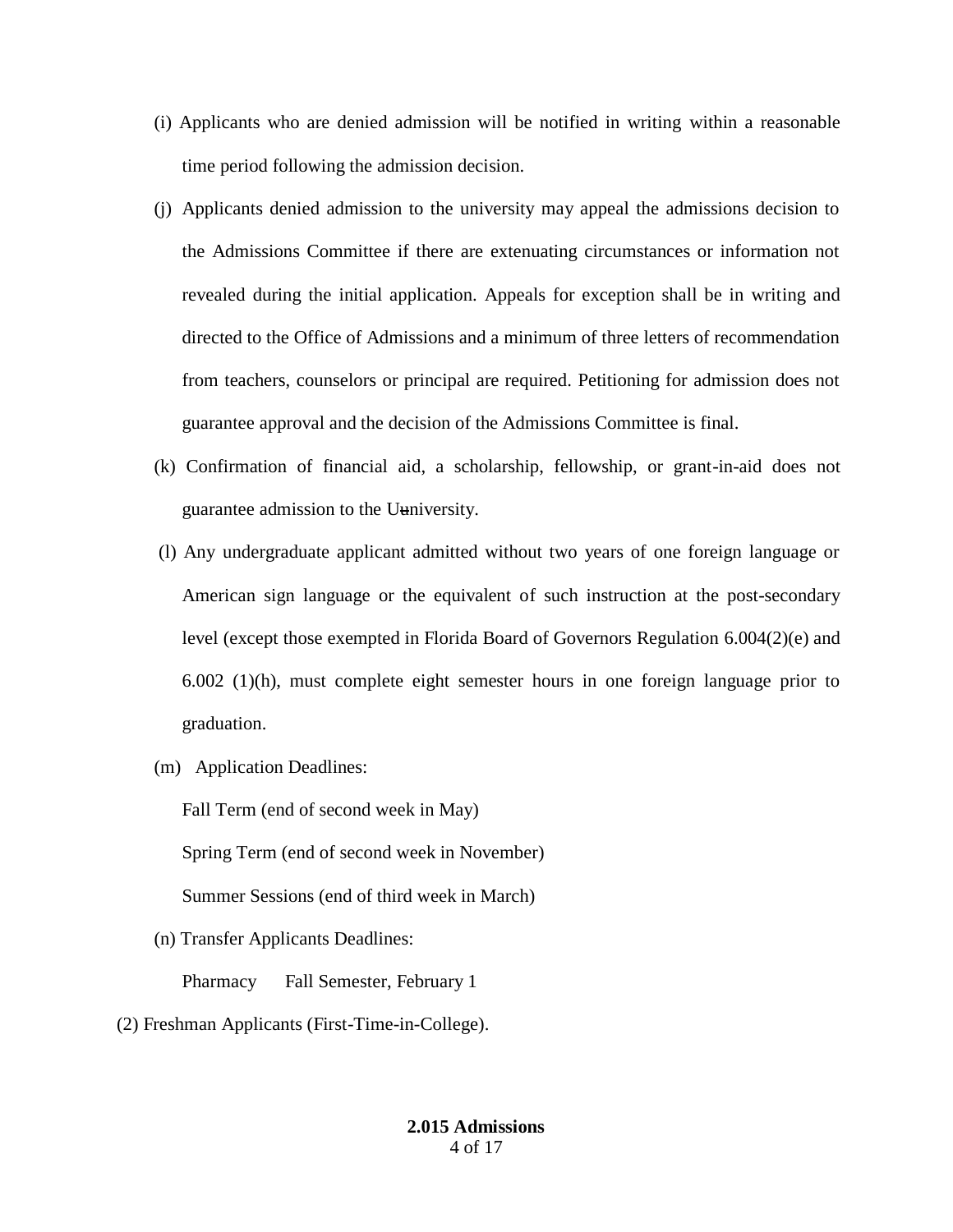- (a) For purposes of this Regulation, a Freshmen or First-Time-In-College (FTIC) applicant is defined as an applicant who has earned a standard high school diploma from a public or regionally accredited high school, or its equivalent, and has earned fewer than twelve (12) semester hours of transferable college credit since receiving a high school diploma or its equivalent.
- (b) Applicants seeking admission as beginning freshmen require a diploma from a Florida public or regionally accredited high school, an accredited out-of-state high school or, if foreign, its equivalent. Applicants admitted under accelerated mechanisms are exempted from this requirement.
- (c) Applicants applying for admission must submit test scores from the Scholastic Aptitude Test (SAT) of the College Entrance Examination Board or from the American College Testing (ACT) program. International applicants must present scores from the Test of English as a Foreign Language (TOEFL) if the native language is not English as indicated: Paper based examination  $-550$ ; computer-based  $-213$ ; Internet based  $-79$ -80.
- (d) Applicants who haves at least a "B" average (3.0 on a 4.0 scale) in core academic units completed in grades 9 through 12, and who submits other appropriate evidence that indicates successful academic progress is academically eligible for admission. When computing the grade point averages, applicants receive additional credit for International Baccalaureate (IB), honors, advanced placement courses, and dual enrollment when indicated on the transcript.
- (e) An applicant applying for admission, who has less than a "B" average  $(2.5 2.99)$  on a 4.0 scale) in the required academic units described herein, must present a combination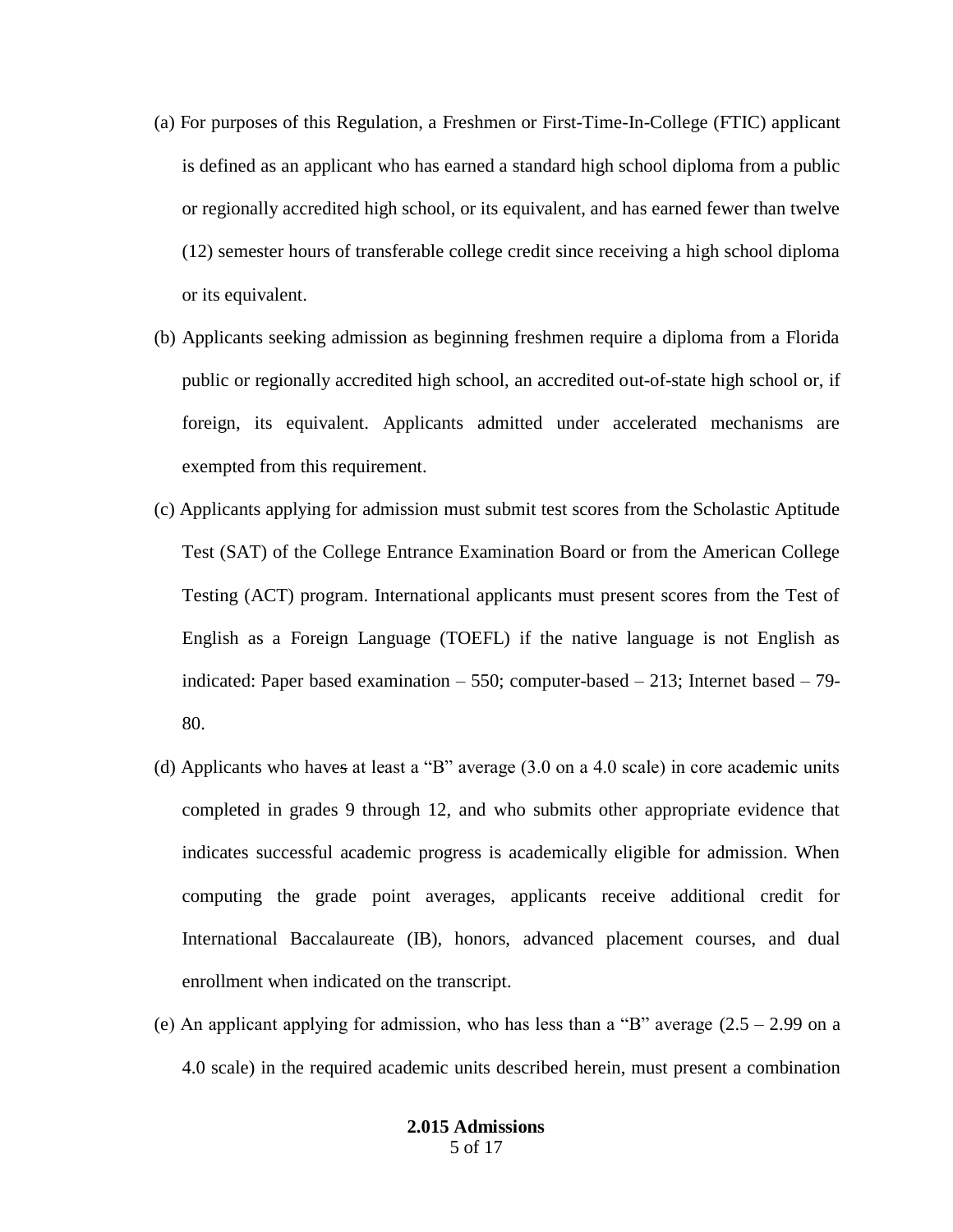of the minimum high school grade point average (GPA) and entry-level test scores as indicated on the list below. Academic eligibility for admission will be determined according to the following criteria:

1. Applicants Entering High School July 1, 2007, or Later -

*accepted in place of a foreign language.*

Academic Subject Core Academic Units Required English 4 (Three of which must have included substantial writing requirements) Math 4 (At the Algebra I and above levels) Natural Science 3 (Two of which must have included substantial laboratory requirements) Social Science 3 (Includes: history, civics, political science, economics, sociology, psychology and geography) Foreign Language 2 *Both credits must be in the same language. American sign language will be* 

*Additional Academic electives from the above five subject areas and courses to be recommended by the Florida Association of School Administrators, or other groups, and approved by the Articulation Committee of the Department of Education*

TOTAL 18

2

2. In addition to achieving the minimum GPA, a student must achieve the minimum scores for each SAT Reasoning Test or ACT section as outlined below:

 $SAT - Critical Reading \geq 460$  or  $ACT - Reading \geq 19$ ,

 $SAT - Mathematics \geq 460$  or  $ACT - Mathematics \geq 19$ , and

 $SAT - Writing \geq 440$  or  $ACT - English/Writing \geq 18$ 

## **2.015 Admissions** 6 of 17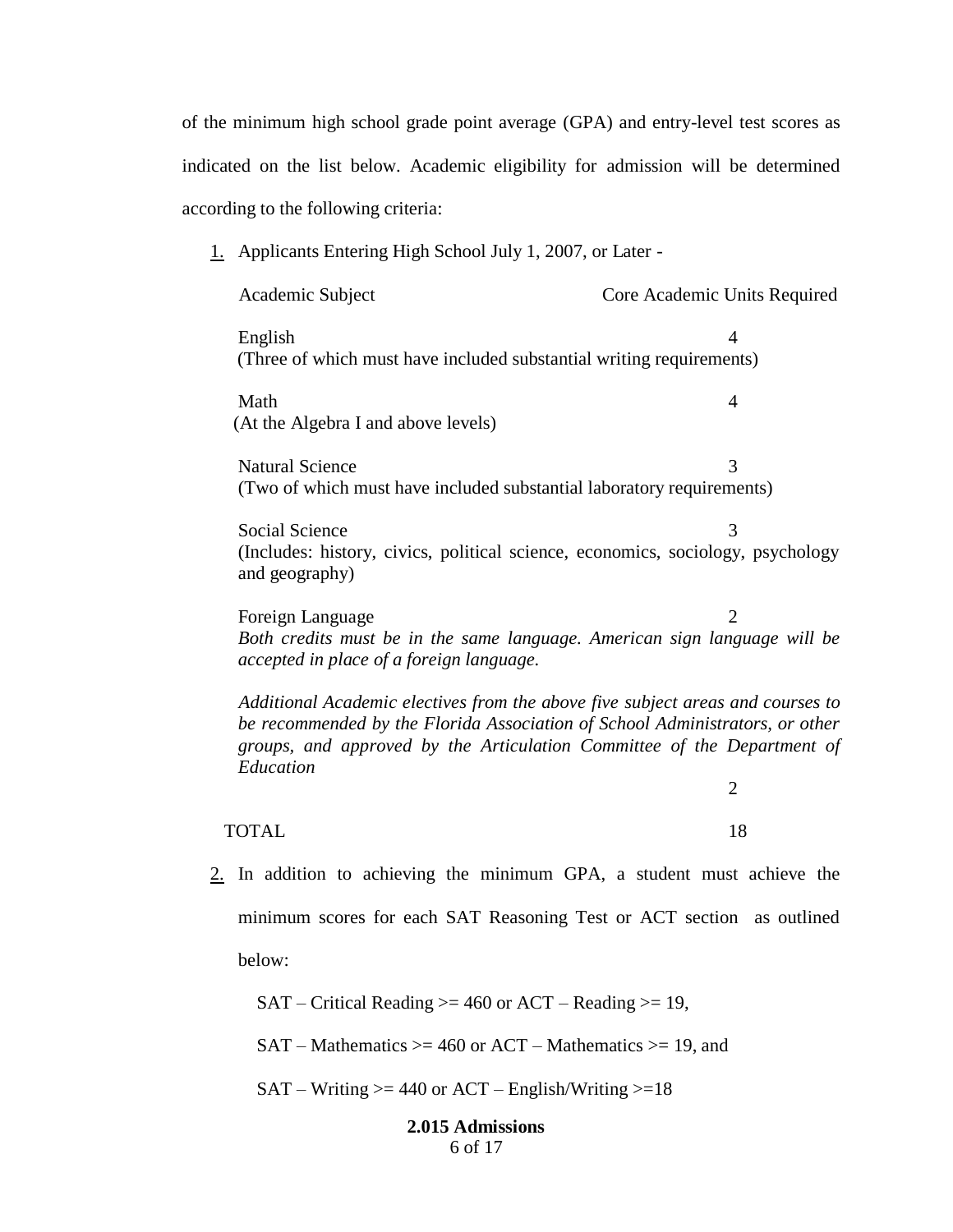- (g) The Admissions Committee, which is appointed by the Vice President for Student Affairs, may consider any applicant that does not meet the above requirements but has other important attributes or special talents. If, in the judgment of the Admissions Committee, it is determined from appropriate evidence that the applicant can be expected to do successful academic work, the committee may recommend admission. The University must also comply with any Alternative Admissions Regulations, if any, as approved by the Board of Governors.
- (h) Home Education or Other Non-Traditional High School Program

A student applying for admission who has participated in a non-traditional high school program must present credentials determined to be equivalent to those described in this regulation. A student whose high school educational program is not measured in Carnegie Units must present a test score of at least 1010 on the SAT I, a combined test score of at least 1010 on the SAT Reasoning Test Critical Reading and Mathematics portions, a minimum composite score of 21 on the ACT Plus Writing, or an overall combined test score of 1450 on the SAT Reasoning Test (all three portions). Applicants presenting a GED must present official GED results, official transcripts of any partial high school completion, and ACT Plus Writing and/or SAT results. Each university shall determine equivalencies to university minimum standards.

(i) In determining eligibility for admission, reasonable substitution or modification for any requirement for admission into the university requires approval from the Center for Disability Access and Resources. Documents required include, but are not limited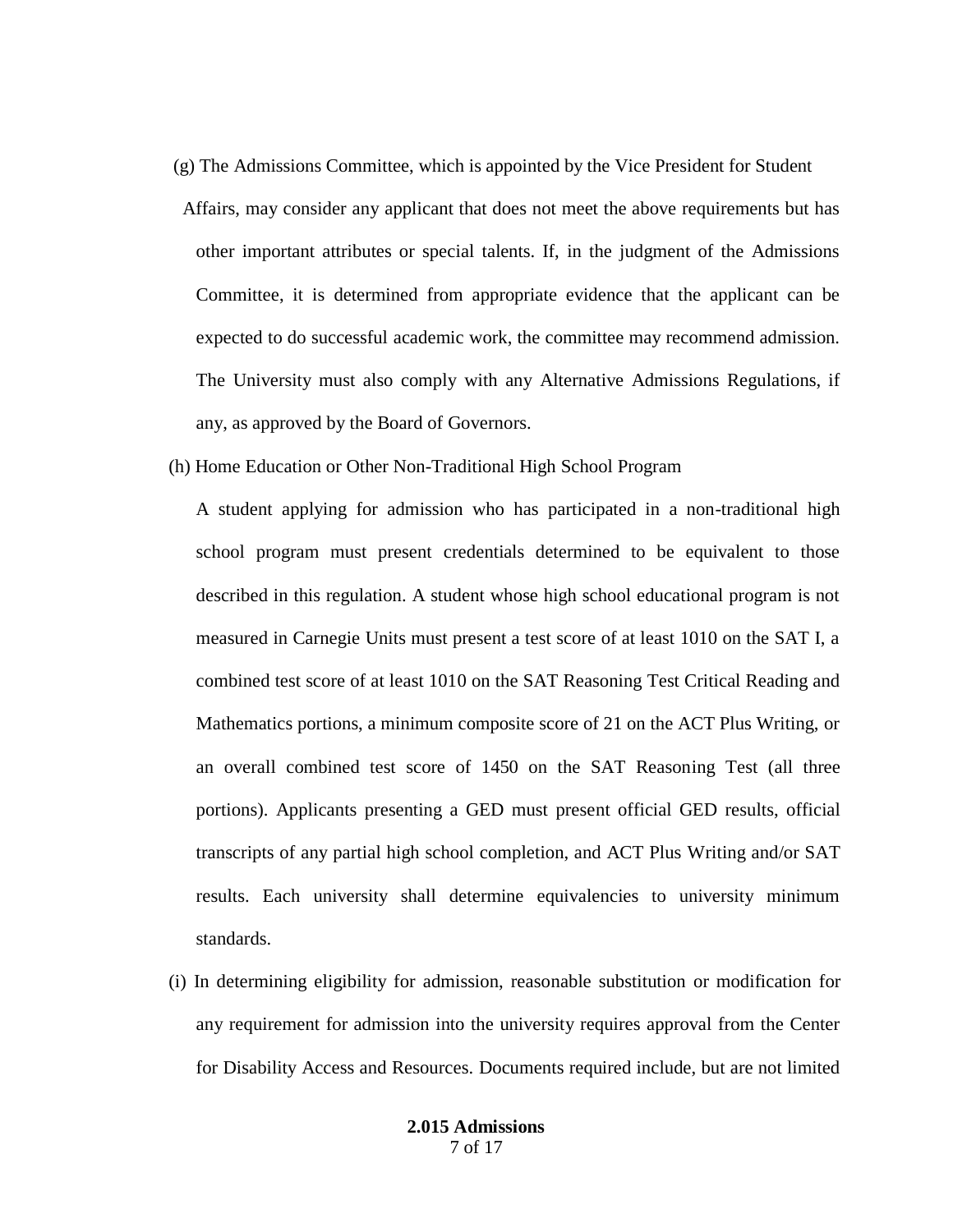to assessments administered and interpreted by a licensed psychologist or interns supervised by a licensed psychologist; a physician or other qualified professional's statement; vocational rehabilitation records; school records maintained as a result of the exceptional child provisions of Public Law 94-142; military/Veterans Administration records; Board of Governors regulations; or statewide articulation documents.

- (3) Undergraduate Transfer Applicants.
	- (a) A transfer is any student who has attended a college or university and earned twelve (12) or more semester hours (except as high school dual enrolled students).
	- (b) All transfer applicants must submit a complete official academic transcript from each postsecondary institution attended, as well as a complete official transcript of all secondary work when applicable.
	- (c) Transfer applicants are required to be in good standing and eligible to return to the last postsecondary institution attended as a degree-seeking student and have a grade point average of at least 2.00 on a 4.00 scale on all college-level academic courses attempted. Applicants who fail to give complete and accurate responses to the conduct section, submit transcripts from all schools previously attended or otherwise provide false, fraudulent, or misleading information regarding their admissions application, residency affidavit, or supporting documentation may be subject to denial of admission, or if already admitted, may be subject to disciplinary action up to and including expulsion, denial of further registration, or invalidation of credits or degrees earned.
	- (d) An international transfer applicant, whose native language is not English, must present a satisfactory score on the TOEFL or a certificate from an English Language Institute.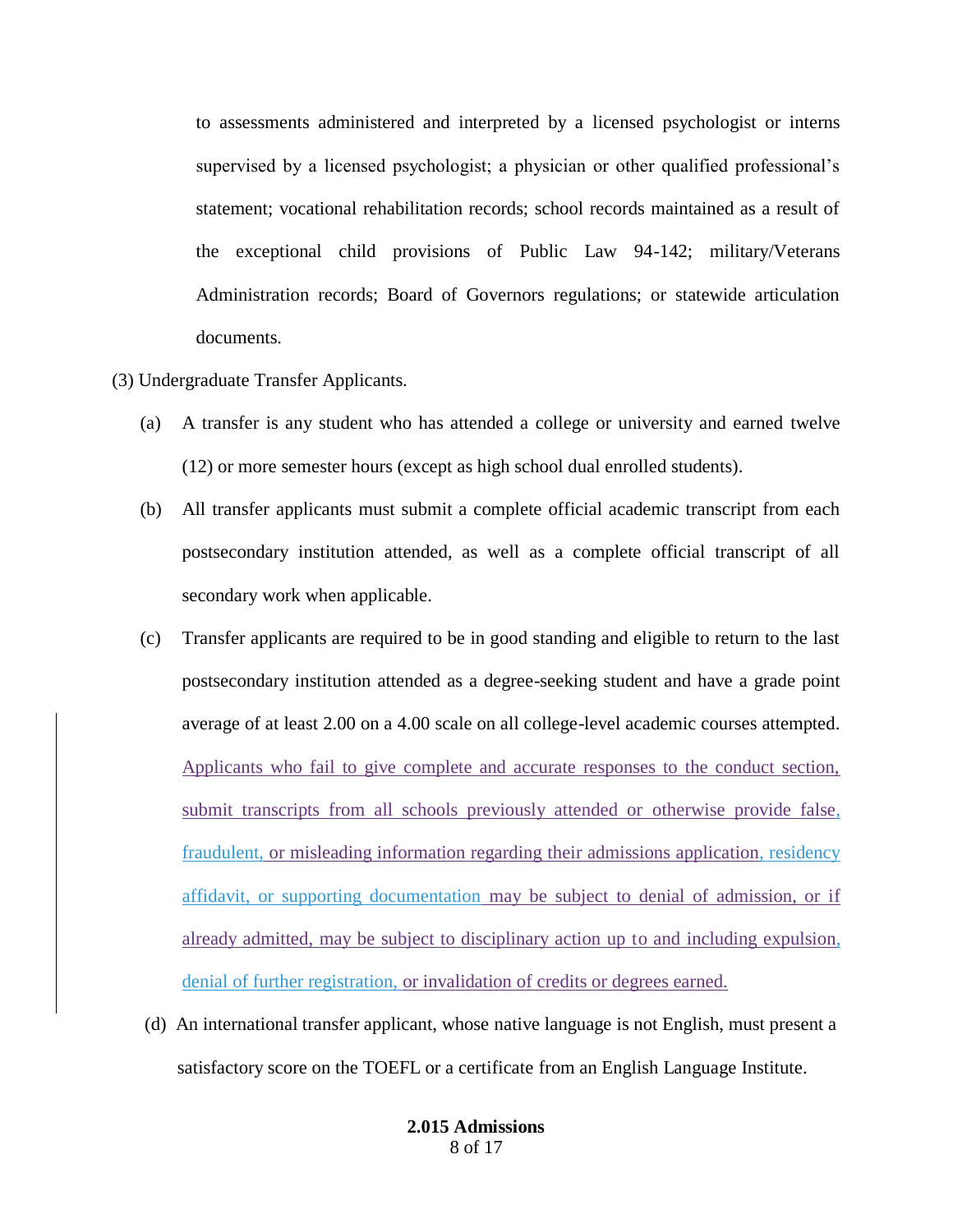- (e) To meet graduation requirements for the baccalaureate degree, a student must earn at least thirty (30) semester hours at the University.
- (f) Transfer students entering the University must have completed two (2) years of foreign language in high school or eight (8) semester hours (or the equivalent) of a foreign language at an accredited undergraduate institution prior to enrollment.
- (g) Some academic programs have limited enrollment and student demands exceed available resources. Due to instructional facilities, laboratory space, equipment, faculty, etc., these programs use selective admission criteria to limit enrollment. Architecture, Journalism, and Nursing are Florida Board of Governors approved limited access programs. In addition, Pharmacy and Nursing require applicants to complete departmental applications. Therefore, admission to the University does not guarantee admission to any specific school, college, or limited access program.
- (h) Any transfer applicant with a disability shall be eligible for reasonable substitution or modification of any requirement for admission as stated in Board of Governors Regulation 6.018.
- (i) The University subscribes to the Articulation Agreement between the State University System and the State Community College System. Under this agreement, graduates of Florida public community colleges are eligible for admission to non-limited access upper-division programs if the students have completed the university parallel program and have received the Associate of Arts (AA) degree and will receive priority admission over out-of-state transfer students. In accordance with the Articulation Agreement, the AA degree must be awarded on the basis of the following: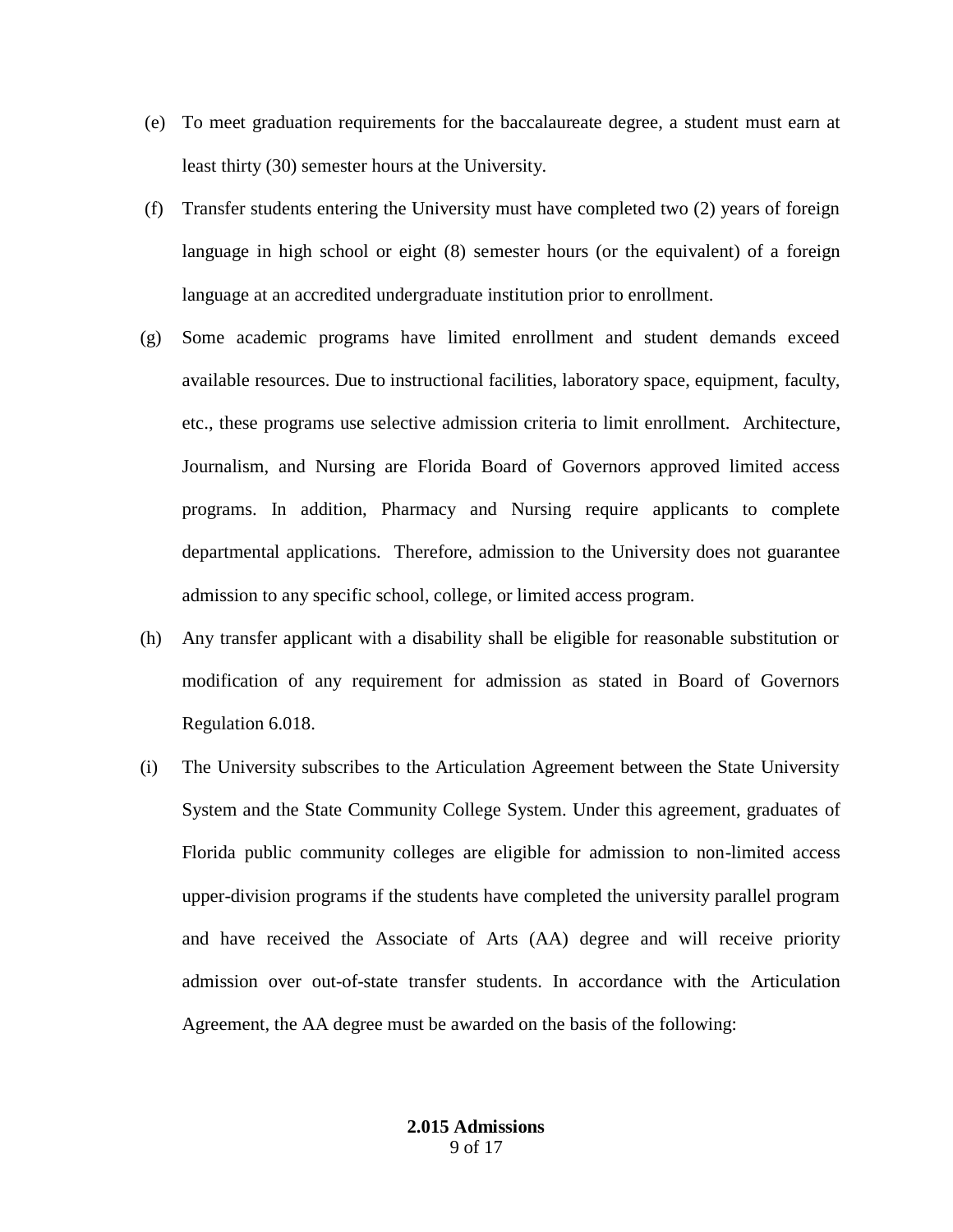1. At least sixty (60) semester hours of academic work exclusive of occupational courses;

- 2. Approved general education program semester hours as determined in section 1007.25, Florida Statutes, and BOG Regulation 6.004;
- 3. Twenty-four (24) semester hours consisting of appropriate common program prerequisite courses and electives; and
- 4. Overall grade point average of at least 2.0 on a 4.0 system.
- (j) Undergraduate transfer applicants who receive the AA degree from a state university in Florida must meet the same minimum requirements as undergraduate transfers who receive the AA degree from the Florida State College System.
	- 1. Transfer applicants who have earned at least 60 semester hours and at least a "C" average (2.0 on a 4.0 scale) in all college work attempted from an accredited institution
	- 2. Must submit official college transcripts from all regionally accredited institutions attended. Submission of the high school transcript and SAT/ACT scores are not required.
	- 3. Transfer applicants with less than sixty (60) semester hours must meet first-time-incollege admission requirements in accordance with Admission regulations and policies.
- (k) The University requires provisionally admitted transfer students to provide proof of sixty (60) semester hours from previous institution(s) prior to registration.
- (l) Awarding of credit for military service school courses is based on recommendations of the American Council of Education (ACE Manuals) when official credentials have been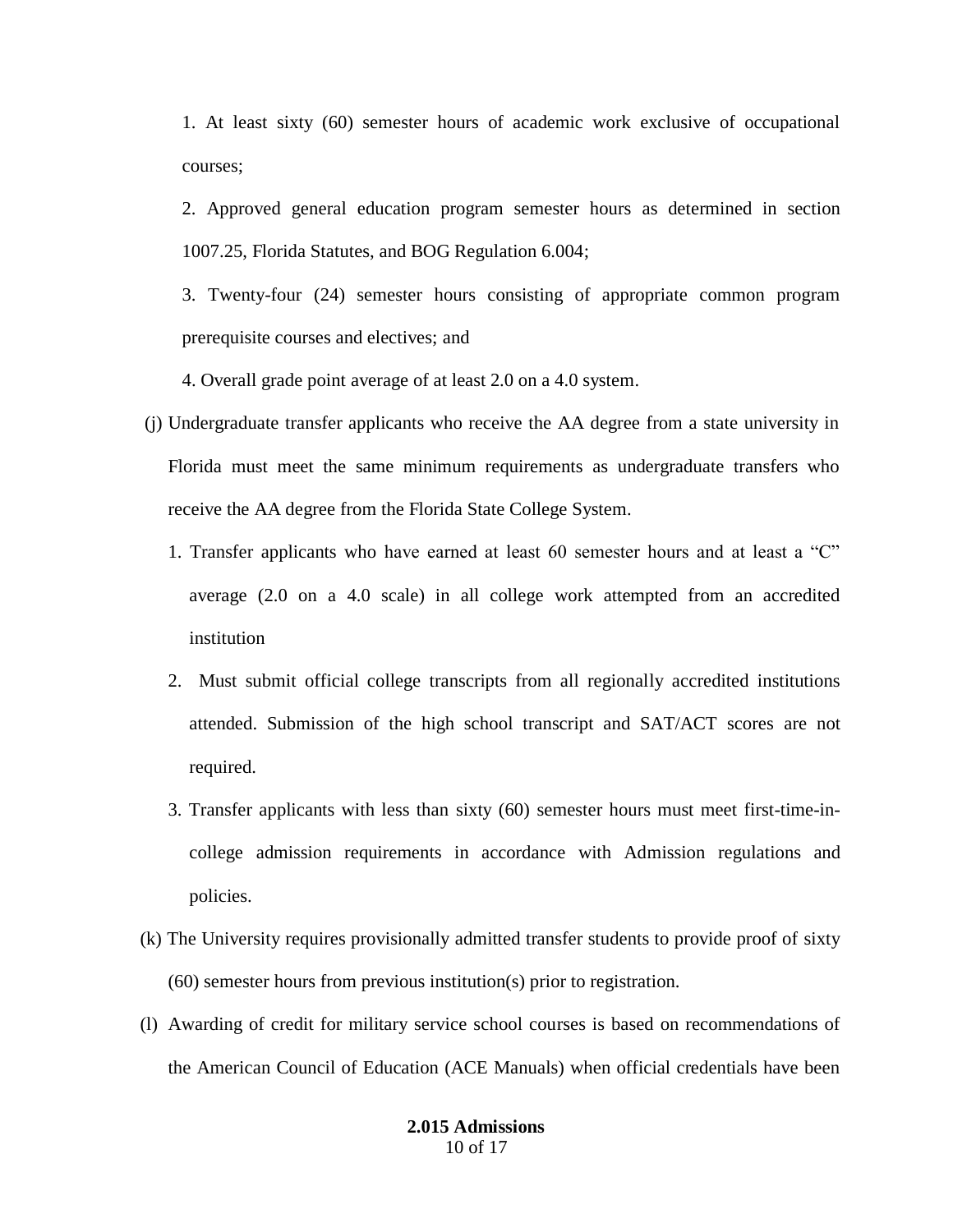properly presented. However, recommendations by ACE are not binding upon the University. Applicants should request military service school course credits at the time of admission.

- (m) The Associate of Science (AS) degree is a two (2) -year terminal degree and does not assure admission or certify the applicant as having completed the general education requirements, or qualify for upper division status. Accordingly, final determination of AS degree credits rests with the dean of the college or school as applicable.
- (4) Early Admission.

The university provides an early admission program for outstanding high school students who demonstrate potential to do college-level work. Applications for early admission should be submitted during the junior year along with high school transcripts and SAT or ACT scores. A recommendation from the principal (or designated representative) is required. Additional requirements are as follows:

- (a) A "B" or better high school average in the core academic subjects;
- (b) Meet the minimum SAT or ACT test score requirements for undergraduate FTIC admission; and
- (c) Eighteen (18) core academic units as indicated under paragraph  $(2)(e)$  of this regulation.
- (5) Transient Students.

Students from other colleges and universities may be permitted to enroll for one term only. Each applicant is required to complete a Special Student Application approved by the parent institution at the time of registration. Enrollment as a transient student in no way implies future admission as a regular student at Florida A&M University.

(6) International Applicants.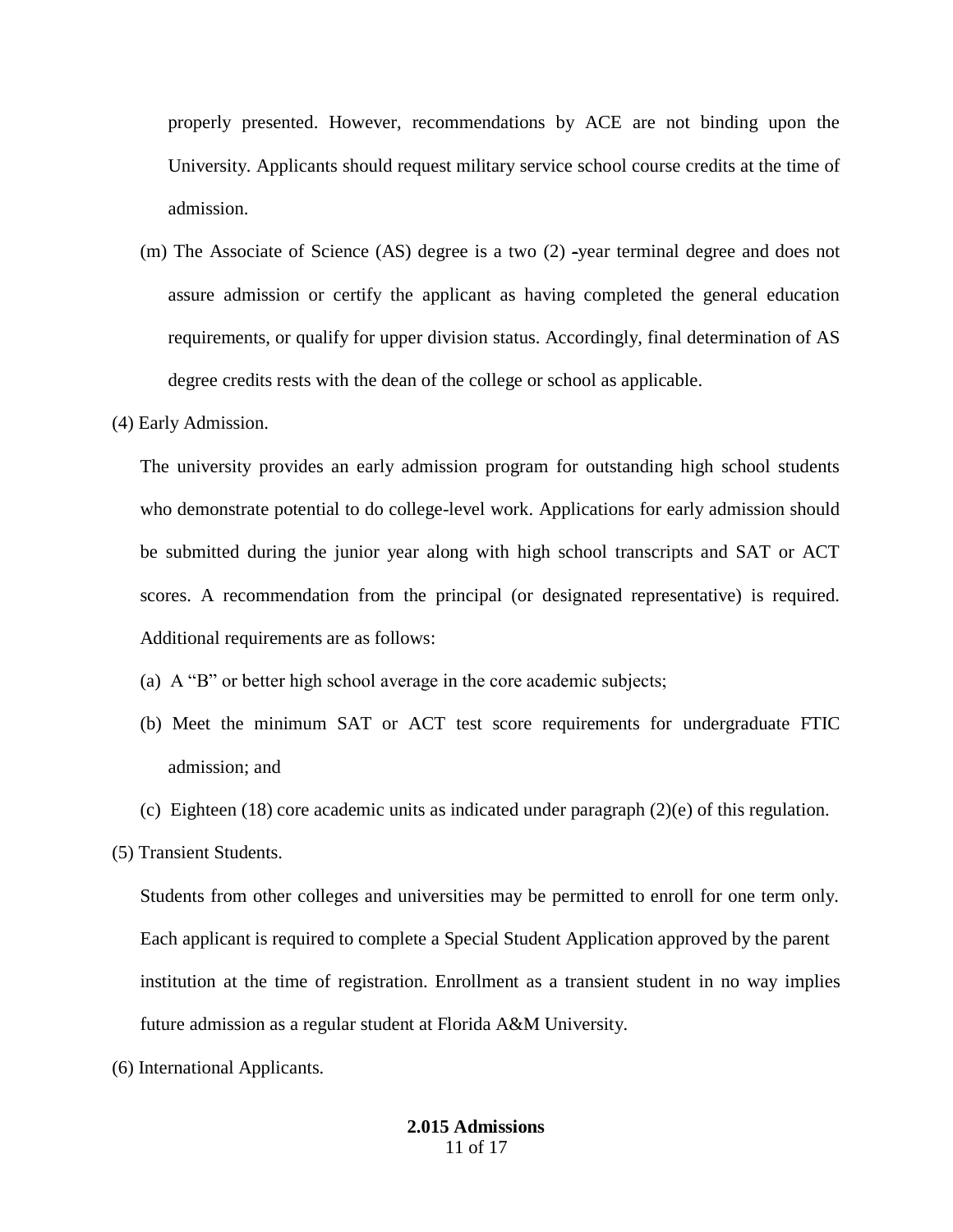- (a) International student applicants are obligated to follow the laws and regulations set by the United States Citizenship and Immigration Services and the United States Department of State.
- (b) International students must submit the following for admission to Florida A&M University:
	- 1. Application for admission with the requisite non-refundable application fee.
	- 2. In order for the university to issue a Certificate of Eligibility (Form I-20) to an international applicant, the student must provide documentation showing sufficient resources to cover tuition, fees, books, room and board, health insurance, and other living expenses while enrolled at the university. The documents must be certified by a financial institution or if a scholarship from the University, an official letter is required indicating the amount and duration of the scholarship.
	- 3. Each international applicant determined to be academically and financially eligible for admission must submit a health history form including proof of immunizations as required by the university prior to enrollment at the university.
	- 4. Academic credentials must be certified true copies from the high school, college or university and bear the original signature of the certifying official. Credentials must also be certified by an official translation agency and documents submitted by the agency. The student should submit certified or attested credentials in the form of mark sheets or examination reports that detail results of all exams. The credentials should be certified by university personnel or government officials. An applicant may not certify his or her own credentials.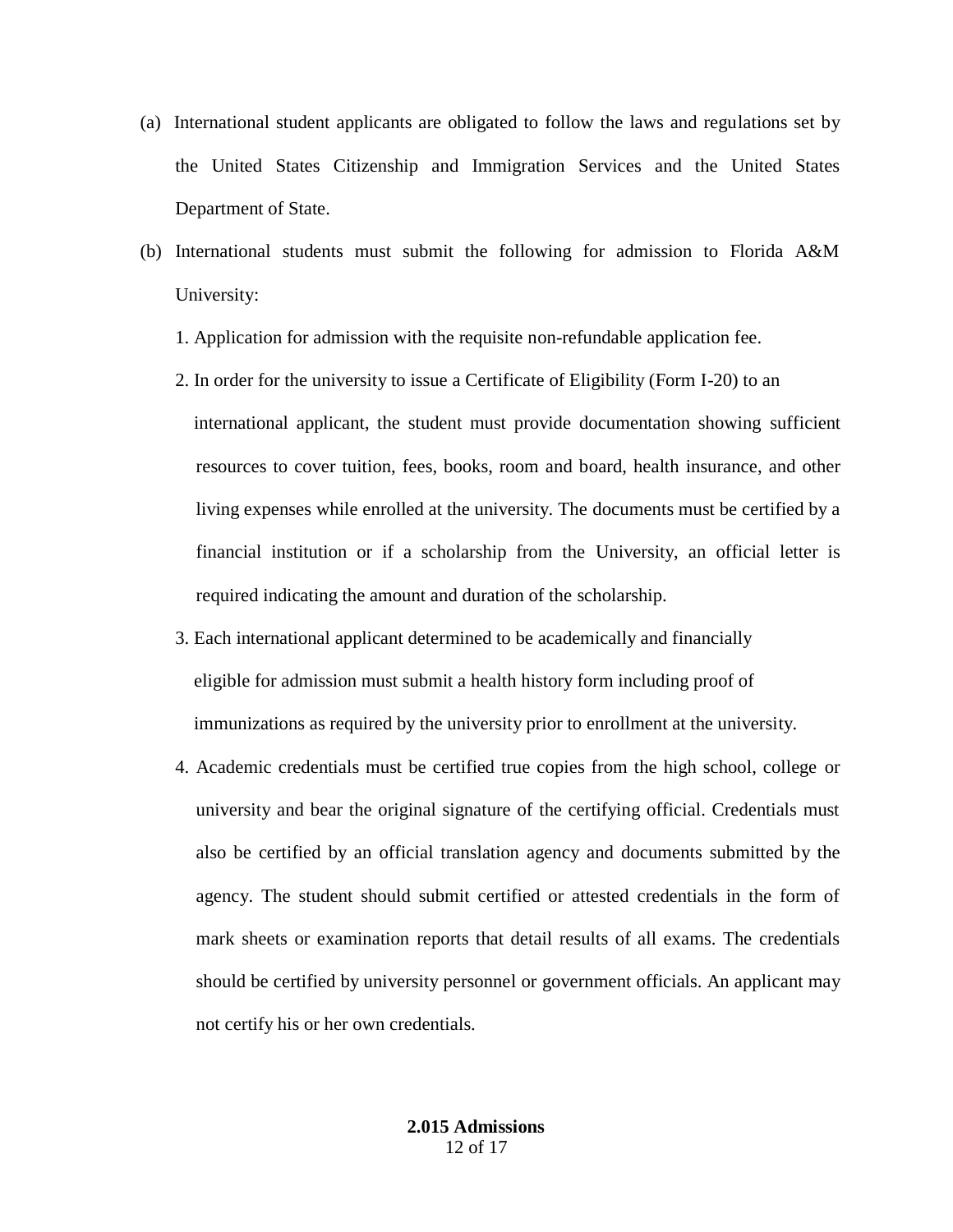- 5. Scores resulting from the SAT or ACT (College Entrance Examination-no exceptions or waivers);
- 6. Scores resulting from the TOEFL (i.e., paper based examination 550; computerbased -213; internet-based – 79-80 for undergraduates).
- (b) An applicant transferring from another college or university in the United States must submit an official transcript(s) of final grades reflecting at least sixty (60) semester or ninety (90) quarter hours and at least a "C" average. In addition, the applicant must have been interviewed and filed Form I-538 (application for school transfer).
- (c) Each international student accepted for admission shall, prior to registration, submit proof of compliance with the mandatory health and accident insurance requirement. Written proof of insurance must be provided from an American-based company and valid for one year from the date of first enrollment and each year thereafter.
- (d) The Office of International Education and Development is responsible for administering special programs for all sponsored international students. There is a requisite administrative cost per student per semester to the sponsoring agency for these required programs.
- (7) Readmission of Former Students.

Students not in attendance during two consecutive terms (exclusive of the summer semester), must apply for readmission to the Uuniversity. Students can apply on-line by visiting the website at www.famu.edu/admissions. An application fee is not required for returning students. Applications from students who have permanent Uuniversity holds or who are not in good standing with the university will not be processed. The file for students on final academic suspension must be completed six (6) weeks prior to the term of planned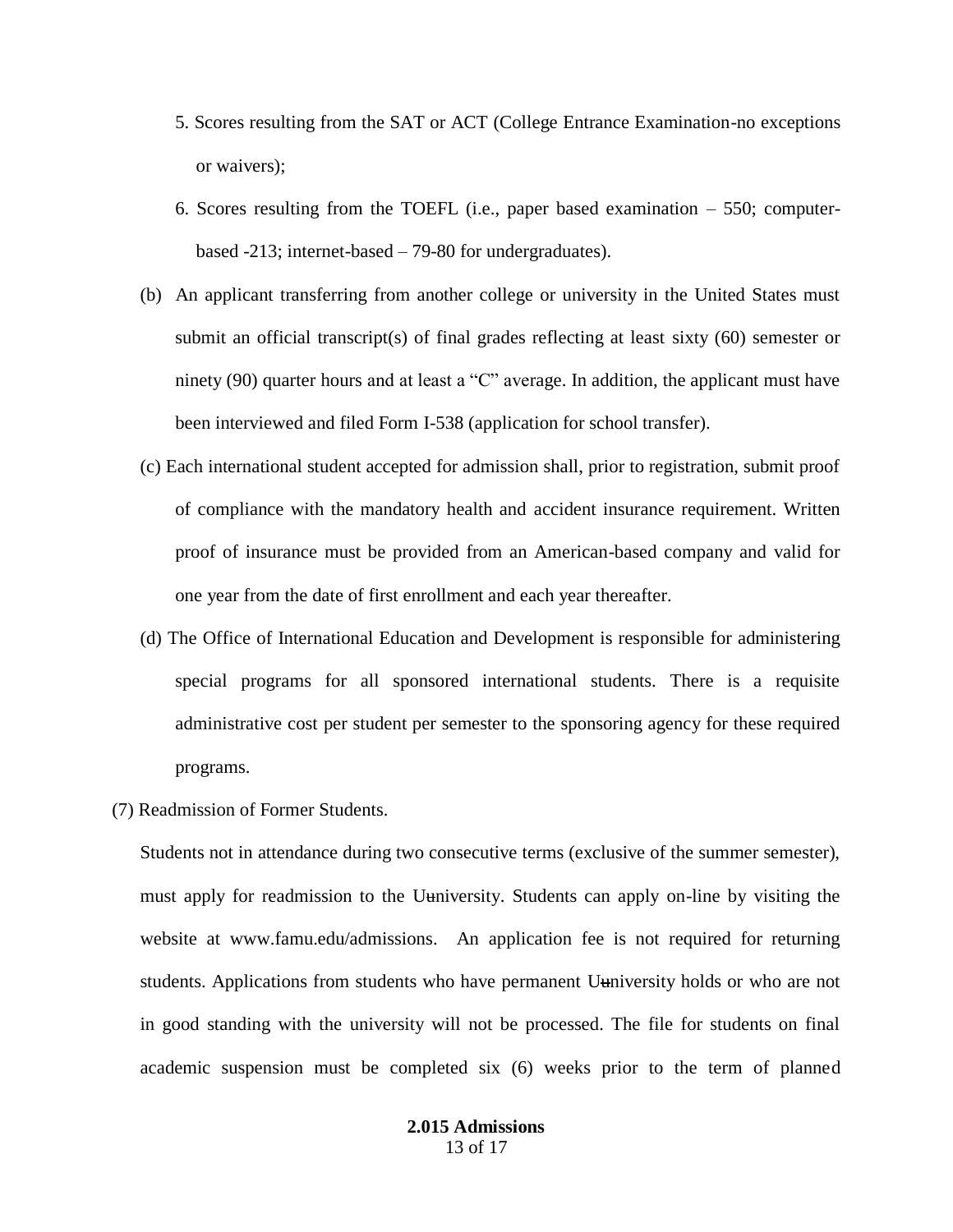enrollment, except Florida State College System "AA" degree recipients. Returning students who fail to give complete and accurate responses or otherwise provide false, fraudulent, or misleading information on their application, residency affidavit, or supporting documentation may be subject to denial of readmission, or if readmitted, may be subject to disciplinary action up to and including expulsion, denial of further registration, or invalidation of credits or degrees earned.

## (8) Graduate Studies

- (a) Minimum University Admissions Requirements For Graduate Students To be granted admission to a graduate degree program, applicants must:
	- $(1)$ .) Hold a baccalaureate degree from an accredited institution of higher education and have earned a Grade Point Average (GPA) of 3.0 or higher in the last 60 credit hours of undergraduate work taken while enrolled as an upper-division student working towards a bachelor's degree OR
	- $(2)$ .) Hold a graduate degree in a related field from an accredited institution of higher learning with a cumulative GPA of 3.0 or better.
	- $(3)$  Demonstrate potential for successful graduate study;
	- (4.) Submit Graduate Record Examination (GRE) or General Management Admission Test (GMAT) scores; GRE are required for doctoral applicants and for those applying to master's programs that require admissions test scores.
	- (5.) Submit Test of English as a Foreign Language (TOEFL= 550/paper-based; 80 internet-based) or International English Language Testing System (IELTS) scores (6.5) sent directly to FAMU from the Testing Service, if an applicant is from a country where English is not the official language or when an applicant's degree is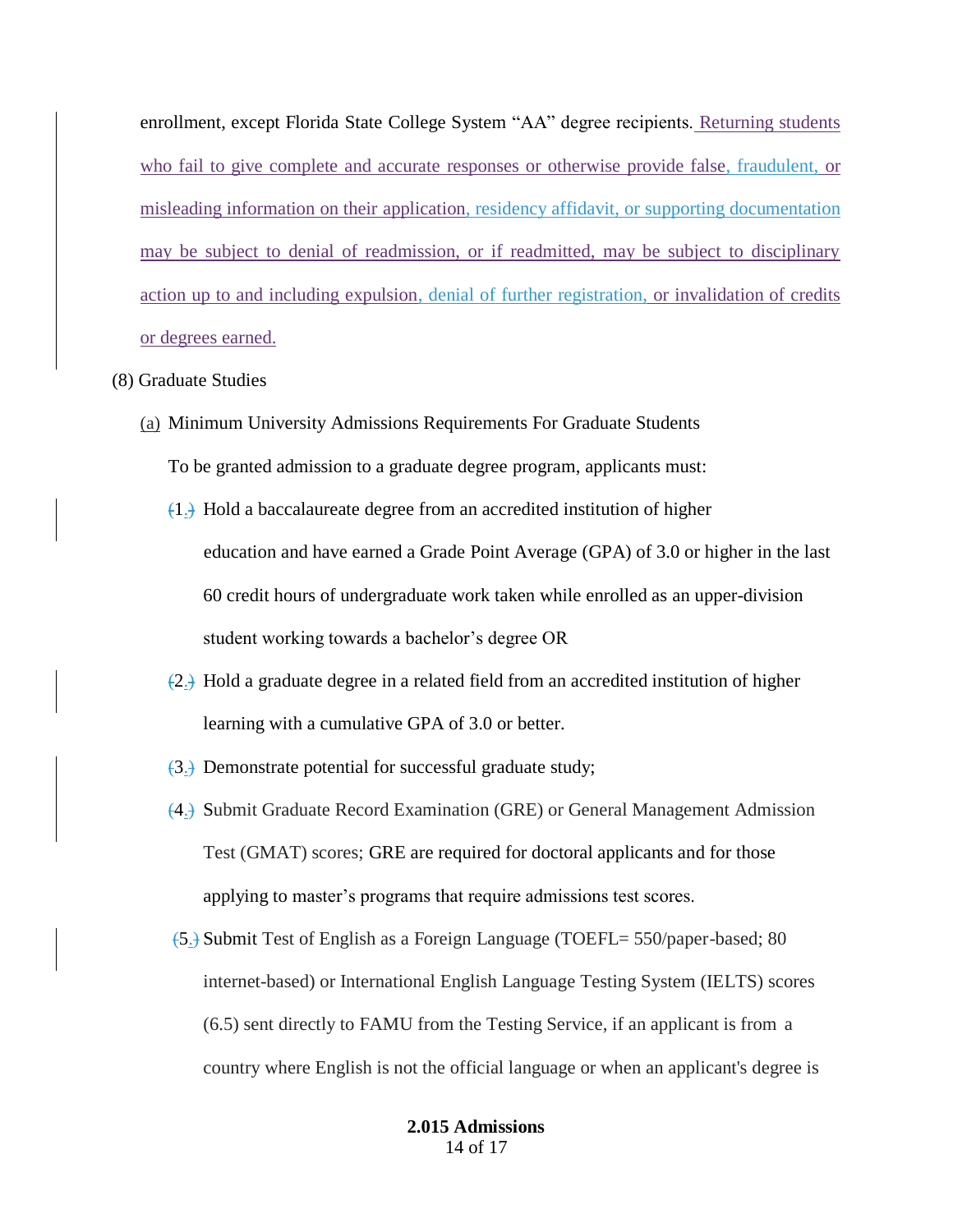not from an accredited U.S. institution, or if an applicant did not earn a degree in a country where English is the only official language or from a university where English is the only official language of instruction; and

- (6.) Submit three letters of recommendation;
- (7.) Submit a résumé, an essay, or other materials, if required by the program; and
- $(8)$  Submit a completed Immunization form.

(9) Post-Baccalaureate Non-Degree Seeking Students

A person who holds a bona fide baccalaureate degree but who is not officially admitted to or approved for graduate study may be permitted to take a limited number of graduate courses up to 12 semester hours. Successful completion of such post-baccalaureate coursework shall have no affirmative bearing on the student's admissibility to graduate study, and may, or may not, at the discretion of the appropriate officials of the University, be used for graduate degree credit when or if such student subsequently gains admission to graduate study. *Any student, who attempts to exceed the 12 credit hour limit without being accepted into a degree-seeking program at the University, will be placed on a registration hold. The hold can only be cleared upon producing evidence of admission to a degree seeking program.*

(10) Transfer of Credits

At the discretion of the appropriate academic unit, a maximum of six (6) semester hours at the master's level and twelve (12) semester hours at the doctoral level of graduate course work taken prior to the term of admission into a graduate program may be accepted by the University at the master's and Ph.D. levels, respectively, from another accredited graduate school in the United States, provided that the grades are "B" or better, the subjects are acceptable to the department or program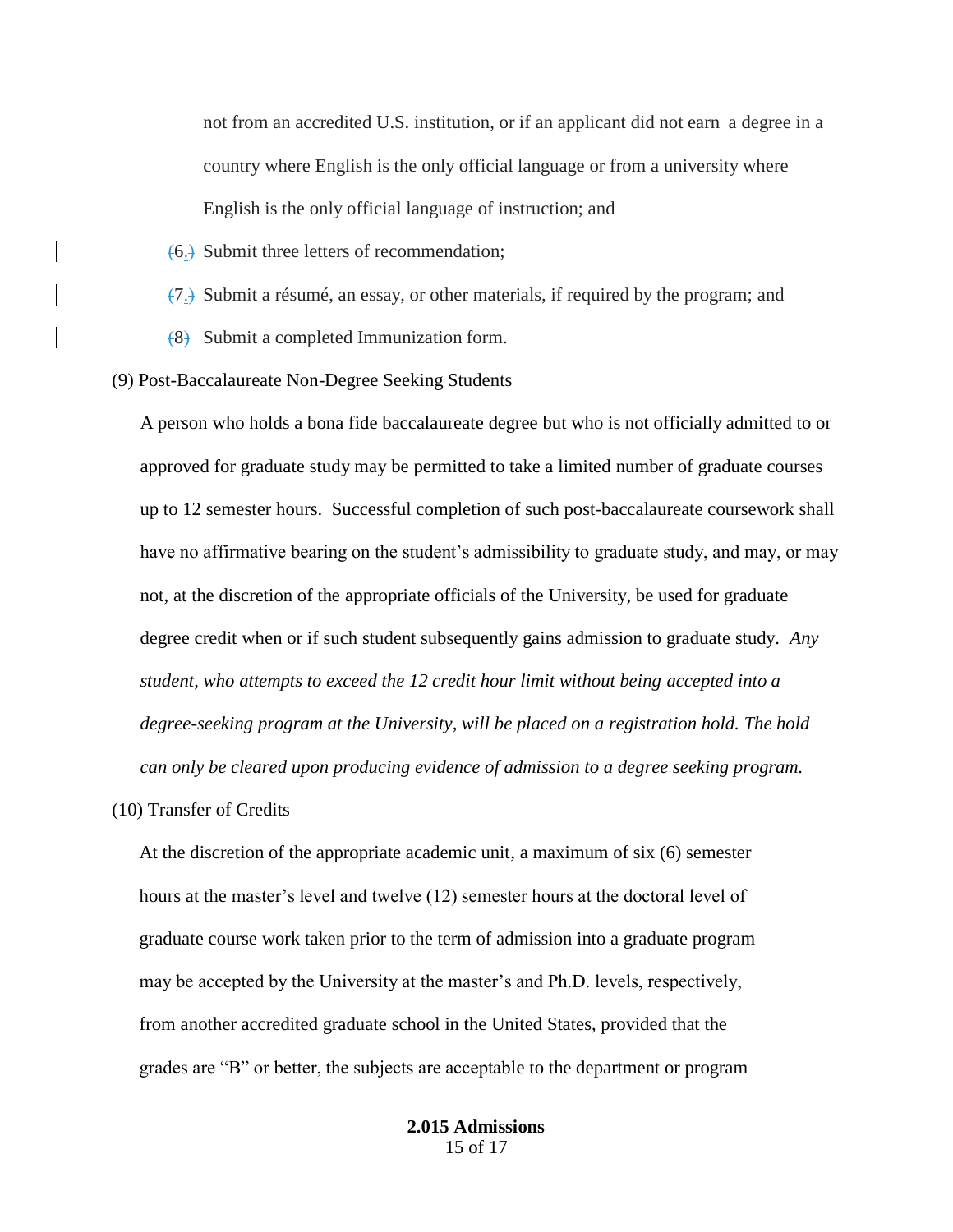concerned, as a part of the student's graduate program, and the courses are not counted toward a previous degree at the accredited university.

Transfer credits that are not counted toward a previously earned degree within Florida A&M University are limited to twelve semester hours, except when the credit hour requirement for the graduate program exceeds the University-wide minimum requirement of thirty-six (36). In this case, additional transfer credits up to a maximum of fourteen (14) semester hours may be allowed to the extent of the additional required hours by the program. The University does not accept experiential learning for transfer credit.

(11) College of Law Admissions

(a) The following admission requirements apply to all applicants to the College of Law:

1. All applicants for admission must have a bachelor's degree from an accredited institution of higher education prior to enrollment or have credentials consistent with ABA Standard 502(a).

2. All applicants must submit a completed Application for Admission, along with the requisite non-refundable application fee.

3. All applicants must take the Law School Admission Test (LSAT). For admission purposes, LSAT scores are valid for five (5) years from the test date. Applicants are encouraged to take the LSAT no later than December for admission in the following fall semester.

4. All applicants must register for the Credential Assembly Service (CAS) of the Law School Admission Council. CAS information and registration materials may be obtained